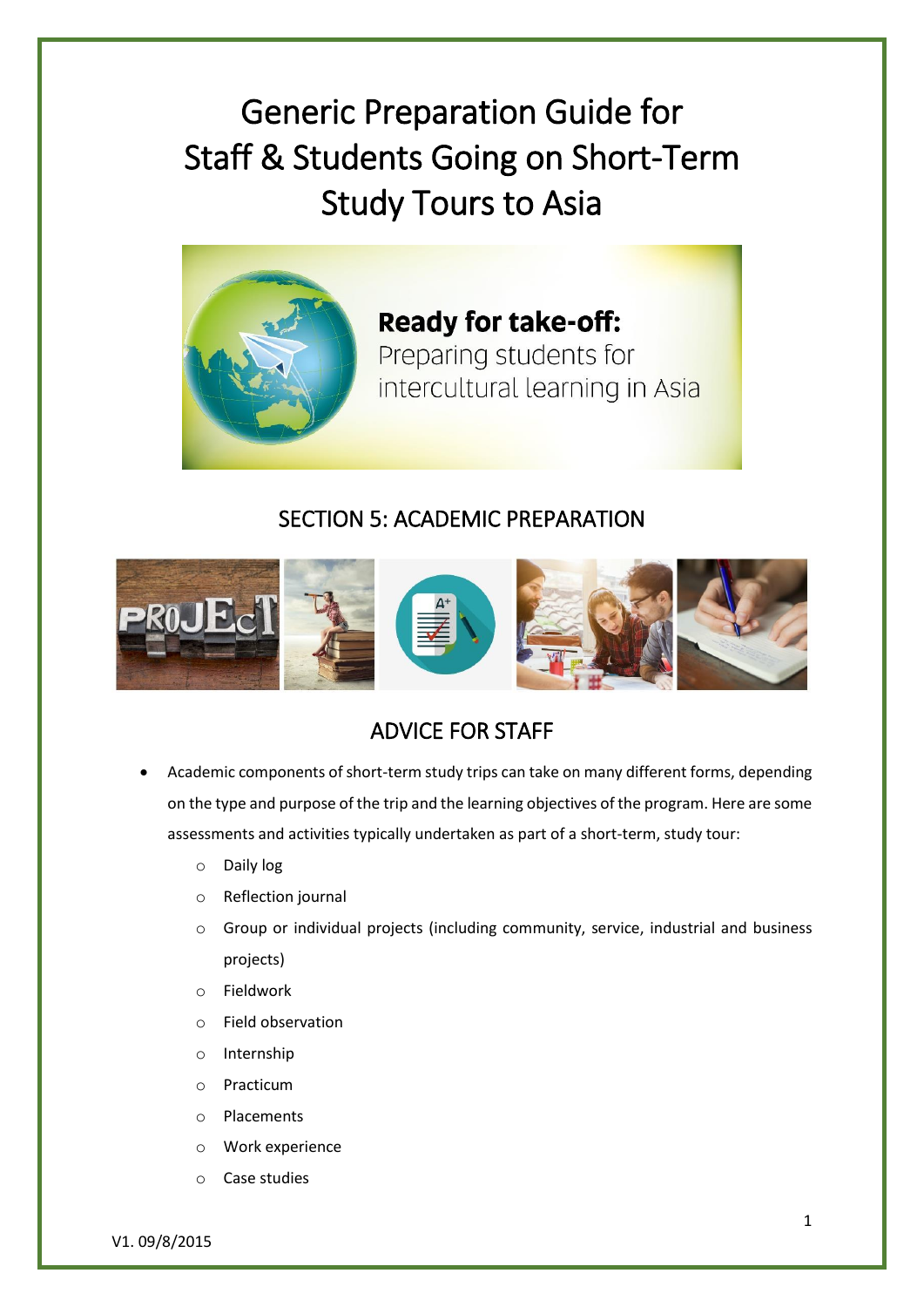- o Reports
- o Essays
- o Online blog
- o Photo-diary
- Students are more likely to be satisfied with the preparation for their short-term study trips when they are aware of what is expected of them. This also applies to understanding what is expected in relation to academic activities and assessments. Here are some important questions to consider when setting assessment tasks:
	- o Will you provide students with a program outline or learning plan?
	- o Will there be formative and summative assessment?
	- o Are assessments constructively aligned with the learning outcomes of the program?
	- o Are trip activities relevant to the assessments that are being set?
	- o If the assessments and activities involve group work, have students been given enough time to get organised within their groups?
	- o How will learning outcomes be assessed?
	- o How will feedback on assessment tasks be provided?
	- o Has there been appropriate consideration given to how technology can support the assessments?
- The table below depicts Biggs' (1999, p.70) list of different types of assessment tasks and the corresponding type of learning that is assessed:

| Assessment mode                 | Most likely kind of learning assessed           |
|---------------------------------|-------------------------------------------------|
| Extended prose, essay-type      |                                                 |
| Essay exam                      | Rote, question spotting, speed structuring      |
| Open book                       | As for exam, but less memory, coverage          |
| Assignment, take home           | Read widely, interrelate, organise, apply, copy |
| Objective test                  |                                                 |
| Multiple choice                 | Recognition, strategy, comprehension, coverage  |
| Ordered outcome                 | Hierarchies of understanding                    |
| Performance assessment          |                                                 |
| Practicum                       | Skills needed in real life                      |
| Seminar, presentation           | Communication skills                            |
| Critical incidents              | Reflection, application, sense of relevance     |
| Project                         | Application, research skills                    |
| Reflective journal              | Reflection, application, sense of relevance     |
| Case study, problems            | Application, professional skills                |
| Portfolio                       | Reflection, creativity, unintended outcomes     |
| Rapid assessments (large class) |                                                 |
| Concept maps                    | Coverage, relationships                         |
| Venn diagrams                   | Relationships                                   |
| Three minute essay              | Level of understanding, sense of relevance      |
| Gobbets                         | Realising the importance of significant detail  |
| Short answer                    | Recall units of information, coverage           |
| Letter-to-a-friend              | Holistic understanding, application, reflection |
| Cloze                           | Comprehension of main ideas                     |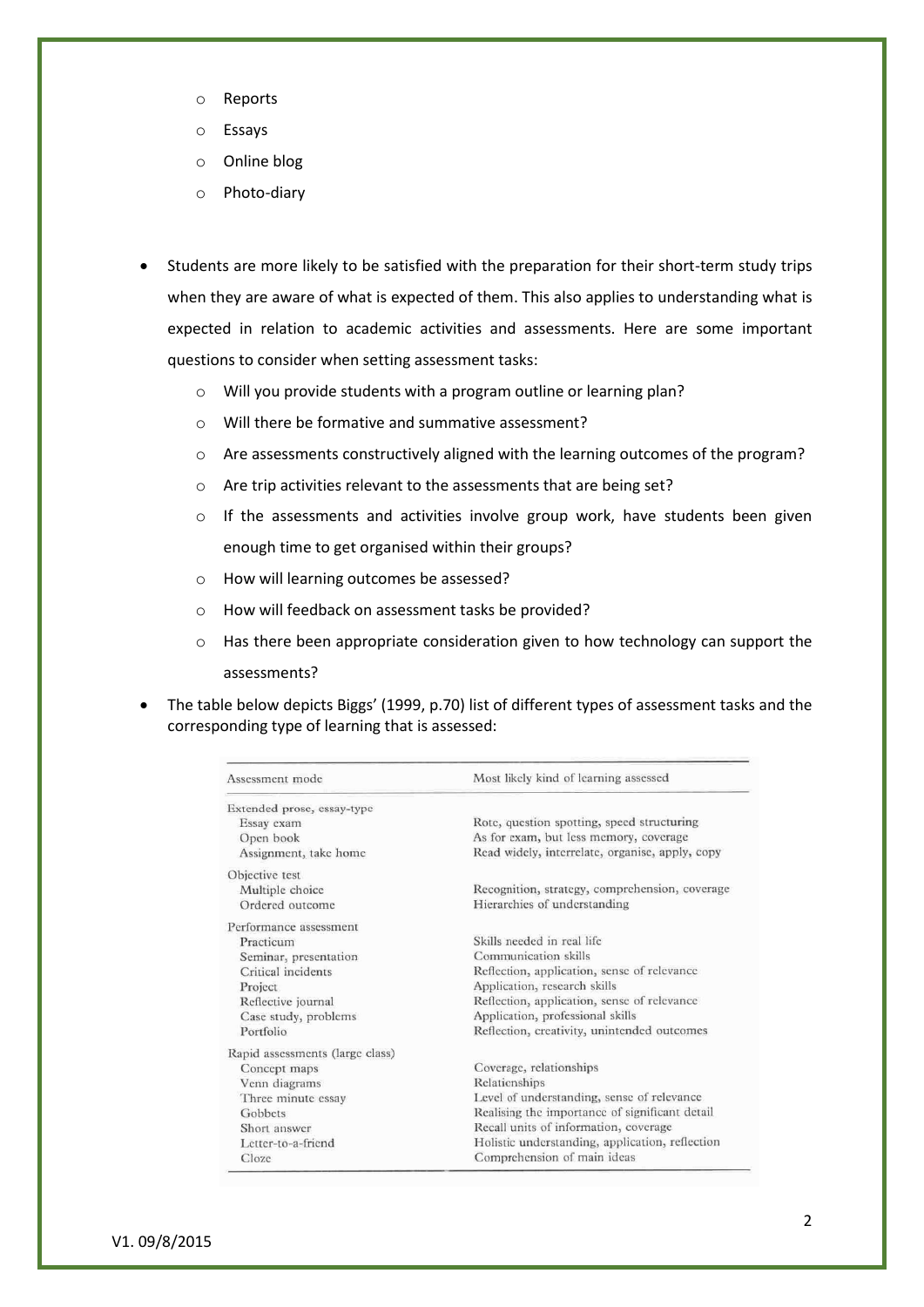### ADVICE FOR STUDENTS

- Make sure you are aware of any assessment requirements that form part of your program and that you have a copy of all assessment instructions. Some of this information may be contained within your program handbook or other handouts that are given to students. Academic information can include:
	- o Assessment information/outline
	- o Study guide
	- o Learning plan
	- o Readings
- It is a good idea to bring both hard and soft copies of all important academic and assessment documents with you on the trip.
- Think about whether you will need to bring electronic or other types of devices to assist you with your assessment (e.g., laptop computer, camera, video recorder, digital audio recorder, tablet, e-reader).
- If you are working with a group, try to get together with your assigned or chosen group as soon as possible to discuss your assessment or project. Early and efficient planning will prevent potential stress, workload issues and conflict.
- If you are experiencing any uncertainties regarding the academic aspects of the study tour, make sure you contact the program organiser.
- Keep in touch with the program organisers during the trip, should you experience any issues or concerns regarding your assessment activities, as they may be unable to assist you if you only approach them at the end of the trip or when you have returned to Australia.